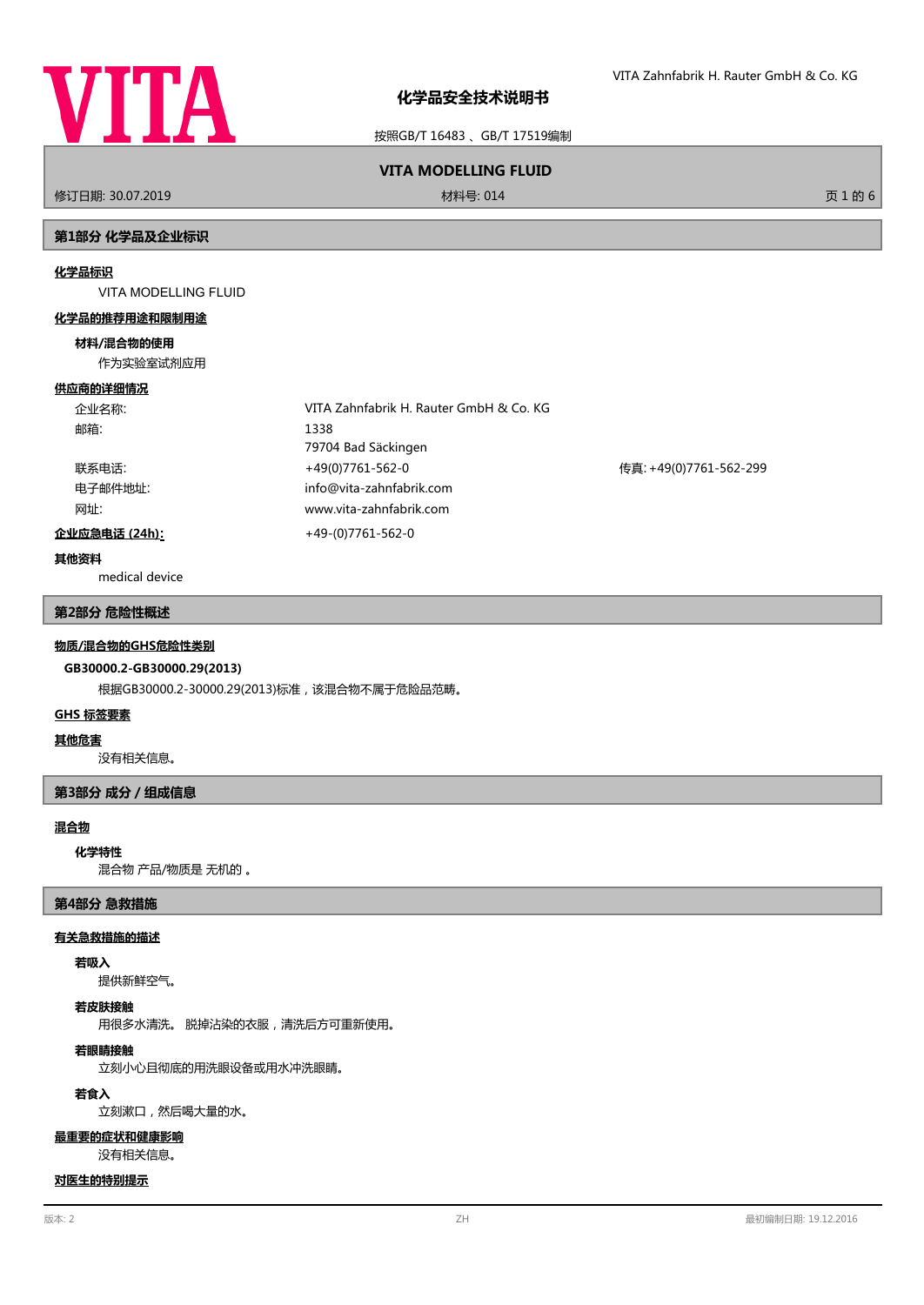# **VITA MODELLING FLUID**

修订日期: 30.07.2019 材料号: 014 页 2 的 6

# 症状处理。

# **第5部分 消防措施**

# **灭火介质**

### **适合的灭火剂**

依照周边环境决定防火措施。

### **特别危险性**

不易燃 。

# **消防人员的特殊保护设备和防范措施**

火灾时: 使用不受周围空气影响的呼吸防护器。

## **第6部分 泄漏应急处理**

### **作业人员防护措施、防护装备和应急处置程序**

使用个人防护装备

### **环境保护措施**

不需要特别的环保措施。 按照环保规定彻底清洁受污染的物体和面积。

## **泄漏化学品的收容、清除方法及所使用的处置材料**

用会吸收液体的材料(沙、硅藻土、酸粘合剂、通用粘合剂)吸取。 取出的材料根据清除那一章处理。

### **参照其他章节**

安全处理: 见 段 7 个人防护装备: 见 段 8 垃圾处理: 见 段 13

# **第7部分 操作处置与储存**

### **操作注意事项**

**关于安全操作的提示**

不需要特别的预防措施。

### 不需要特别的防火措施。 **关于防火、防爆的提示**

# **安全储存的条件,包括任何不兼容性**

容器密封好。 **对存放空间和容器的要求**

# **共同存放的提示**

不需要特别的预防措施。

# **第8部分 接触控制和个体防护**

# **控制参数**

# **工程控制方法**

# **保护和卫生措施**

脱掉沾染的衣服。 休息前和工作结束时请洗手。 在工作场所不饮食、不抽烟、不擤鼻涕。

# **眼部/面部防护**

戴防护眼罩/戴防护面具。

### **手部防护**

处理化学工作材料时,只能戴带有CE认证标记含四位数检验号码的化学防护手套。 挑选抗化学药品的防护手套 时,必须视工作场所特性而定的危险物质浓度和数量而定。 最好向手套制造厂家询问清楚以上所提特殊用途的 手套之化学药品抵抗性。 推荐的手套品牌 KCL Dermatril P NBR (聚腈橡胶)

# **皮肤和身体防护**

防护服的使用。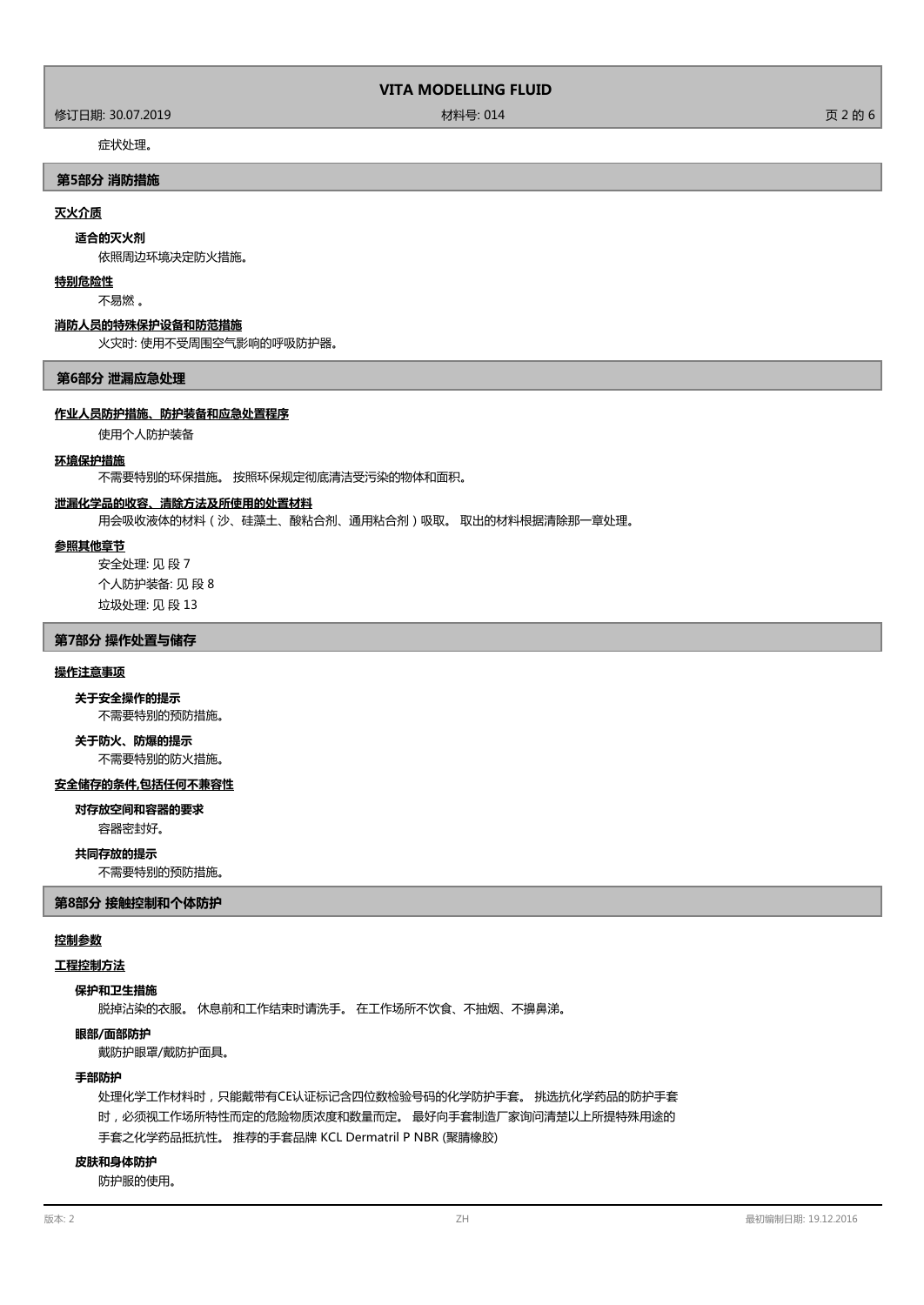|                    | <b>VITA MODELLING FLUID</b> |         |
|--------------------|-----------------------------|---------|
| │ 修订日期: 30.07.2019 | 材料号: 014                    | 页 3 的 6 |

# **呼吸防护**

Г

在通风不足的情况下 戴呼吸防护装置。 开窗户,以便确保空气自然流通。

# **第9部分 理化特性**

| 基本物理和化学性质信息        |                           |  |
|--------------------|---------------------------|--|
| 聚合状态:              | 液态                        |  |
| 颜色:                | 无色                        |  |
| 气味:                | 特征性                       |  |
| pH值:               | 3,4                       |  |
| 物理状态变化             |                           |  |
| 熔点:                | 0 °C                      |  |
| 沸点/沸腾范围:           | 100 °C                    |  |
| 易燃性                |                           |  |
| 固体:                | 不适用                       |  |
| 气体:                | 不适用                       |  |
| 爆炸性特性              |                           |  |
| 本产品不: 有爆炸危险的。      |                           |  |
| 爆炸下限:              | 没有界定                      |  |
| 爆炸上限:              | 没有界定                      |  |
| 自燃温度               |                           |  |
| 固体:                | 不适用                       |  |
| 气体:                | 不适用                       |  |
| 分解温度:              | 没有界定                      |  |
| 助燃特性               |                           |  |
| 不助燃。               |                           |  |
| 蒸汽压力:              | $\epsilon$ =1100 hPa      |  |
| (在 50 °C)          |                           |  |
| 相对密度:              | 0,99700 g/cm <sup>3</sup> |  |
| 在其它溶剂中的溶解度<br>没有界定 |                           |  |
| 辛醇/水分配系数:          | 没有界定                      |  |
| 相对蒸气密度:            | 没有界定                      |  |
| 蒸发速率:              | 没有界定                      |  |
| 其他资料或数据            |                           |  |
| 固体:                | 0,0%                      |  |

# **第10部分 稳定性和反应性**

# **反应性**

当按规定处理和存储时无有害反应。

# **稳定性**

该产品在正常室温存储时是稳定。

# **危险反应**

无已知的危险反应。

# **避免接触的条件**

没有/没有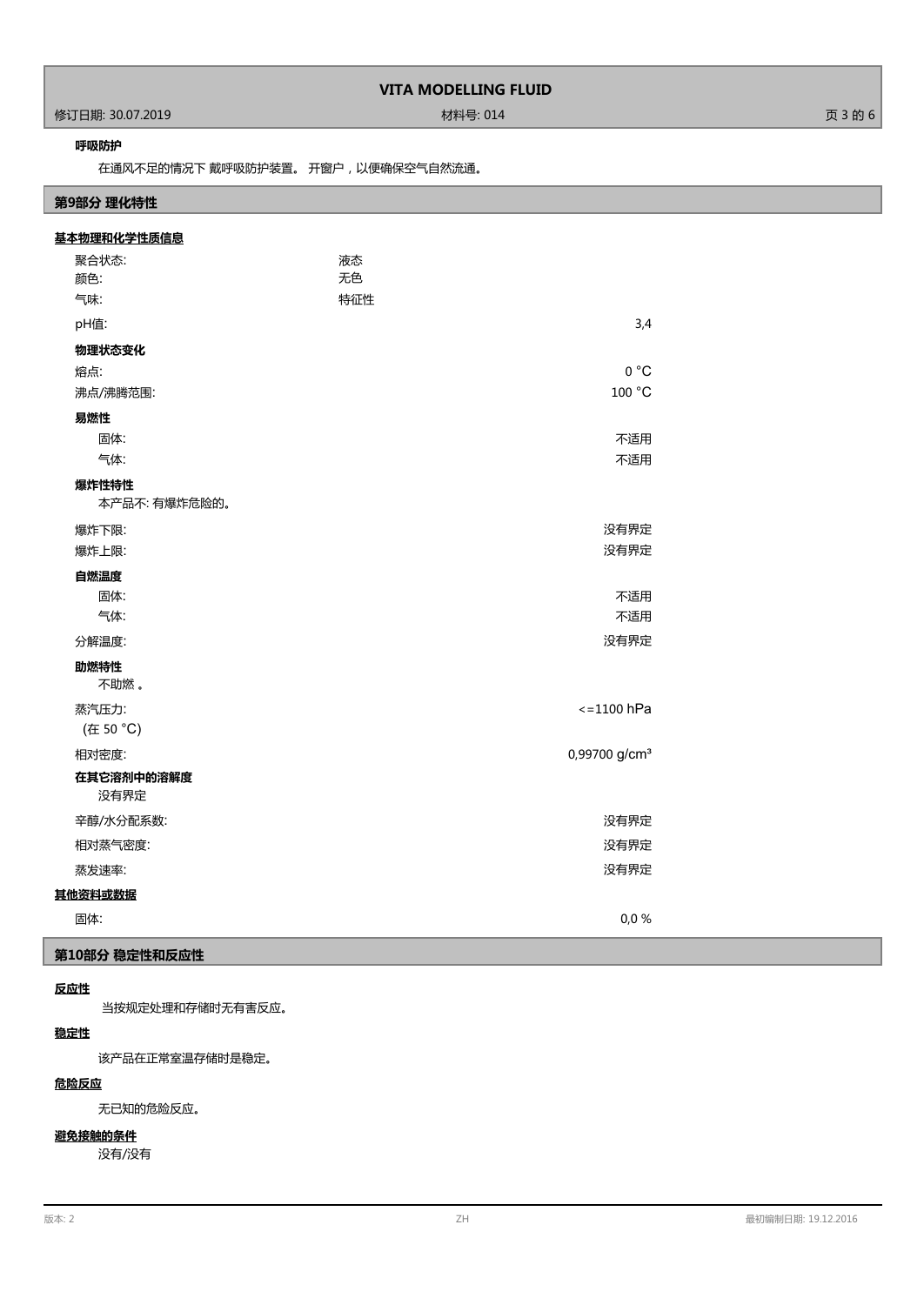# 修订日期: 30.07.2019 材料号: 014 页 4 的 6

### **禁配物**

没有相关信息。

### **危险的分解产物**

无已知的危险分解产物。

# **第11部分 毒理学信息**

# **急性毒性**

### **急性毒性**

现有数据不符合分类标准。

### **刺激和腐蚀**

现有数据不符合分类标准。

# **呼吸或皮肤过敏**

现有数据不符合分类标准。

# **致癌性、生殖细胞突变性、生殖毒性**

现有数据不符合分类标准。

### **特异性靶器官系统毒性 一次接触**

现有数据不符合分类标准。

# **特异性靶器官系统毒性 反复接触**

现有数据不符合分类标准。

# **肺内吸入异物的危险**

现有数据不符合分类标准。

### **测试的补充说明**

根据(EC)第1272/2008号条例[化学品分类及标记全球协调制度],该混合物不属于危险品范畴。

# **第12部分 生态学信息**

### **生态毒性**

本产品不: 生态毒性。

# **持久性和降解性**

本产品未经检验。

# **生物富集或生物积累性**

本产品未经检验。

### **土壤中的迁移性**

本产品未经检验。

# **其他有害作用**

没有相关信息。

# **其他资料**

避免释放到环境中。

# **第13部分 废弃处置**

# **废弃物处置方法**

**建议**

根据官署的规定处理废物。

# **受污染的容器和包装的处置方法**

用很多水清洗。 完全清空的包装材料可以回收再利用。

# **第14部分 运输信息**

# **海运 (IMDG)**

**UN号:** 根据运输法规,未被分类为危险品。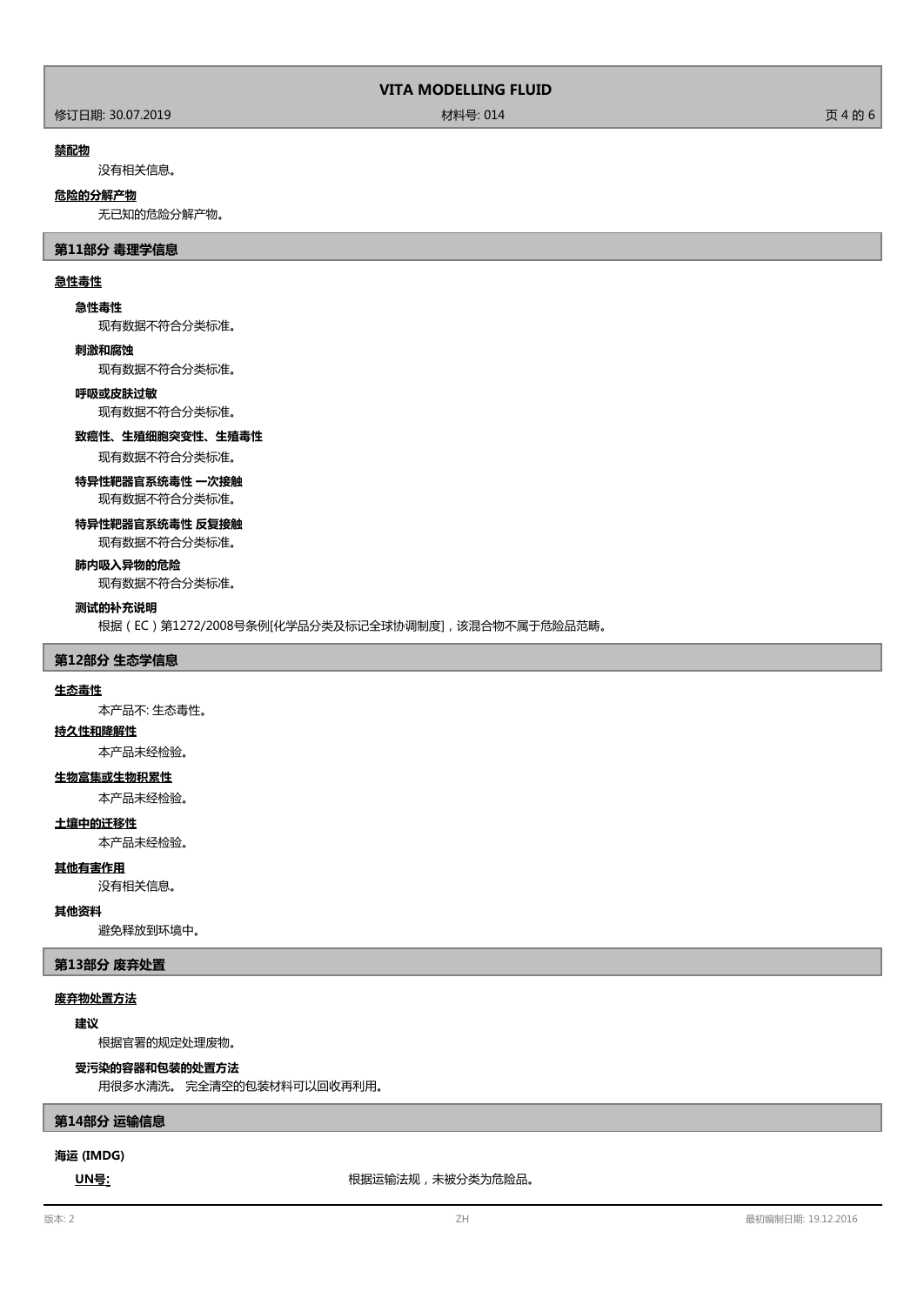| <b>VITA MODELLING FLUID</b>                       |                  |         |  |  |
|---------------------------------------------------|------------------|---------|--|--|
| 修订日期: 30.07.2019                                  | 材料号: 014         | 页 5 的 6 |  |  |
| <u>联合国运输名称:</u>                                   | 根据运输法规,未被分类为危险品。 |         |  |  |
| <u> 联合国危险性分类:</u>                                 | 根据运输法规,未被分类为危险品。 |         |  |  |
| <u>包装类别:</u>                                      | 根据运输法规,未被分类为危险品。 |         |  |  |
| 空运 (ICAO-TI/IATA-DGR)                             |                  |         |  |  |
| <u> UN号:</u>                                      | 根据运输法规,未被分类为危险品。 |         |  |  |
| <u> 联合国运输名称:</u>                                  | 根据运输法规,未被分类为危险品。 |         |  |  |
| <u>联合国危险性分类:</u>                                  | 根据运输法规,未被分类为危险品。 |         |  |  |
| <u>包装类别:</u>                                      | 根据运输法规,未被分类为危险品。 |         |  |  |
| 对环境的危害                                            |                  |         |  |  |
| 对环境有害的物质:                                         | 不                |         |  |  |
| 使用者特殊预防措施<br>没有相关信息。                              |                  |         |  |  |
| 大宗货物运输根据 MARPOL-公约 73/78 附录 II 和 IBC-Code<br>$-1$ |                  |         |  |  |

不适用

### **第15部分 法规信息**

# **化学品的安全、健康和环境条例**

# **国家的规章**

# **第16部分 其他信息**

### **缩略语和首字母缩写**

ADR: Accord européen sur le transport des marchandises dangereuses par Route (European Agreement concerning the International Carriage of Dangerous Goods by Road) IMDG: International Maritime Code for Dangerous Goods IATA: International Air Transport Association GHS: Globally Harmonized System of Classification and Labelling of Chemicals EINECS: European Inventory of Existing Commercial Chemical Substances ELINCS: European List of Notified Chemical Substances CAS: Chemical Abstracts Service LC50: Lethal concentration, 50% LD50: Lethal dose, 50% CLP: Classification, labelling and Packaging REACH: Registration, Evaluation and Authorization of Chemicals GHS: Globally Harmonised System of Classification, Labelling and Packaging of Chemicals UN: United Nations DNEL: Derived No Effect Level DMEL: Derived Minimal Effect Level PNEC: Predicted No Effect Concentration ATE: Acute toxicity estimate LL50: Lethal loading, 50% EL50: Effect loading, 50% EC50: Effective Concentration 50% ErC50: Effective Concentration 50%, growth rate NOEC: No Observed Effect Concentration BCF: Bio-concentration factor PBT: persistent, bioaccumulative, toxic vPvB: very persistent, very bioaccumulative RID: Regulations concerning the international carriage of dangerous goods by rail